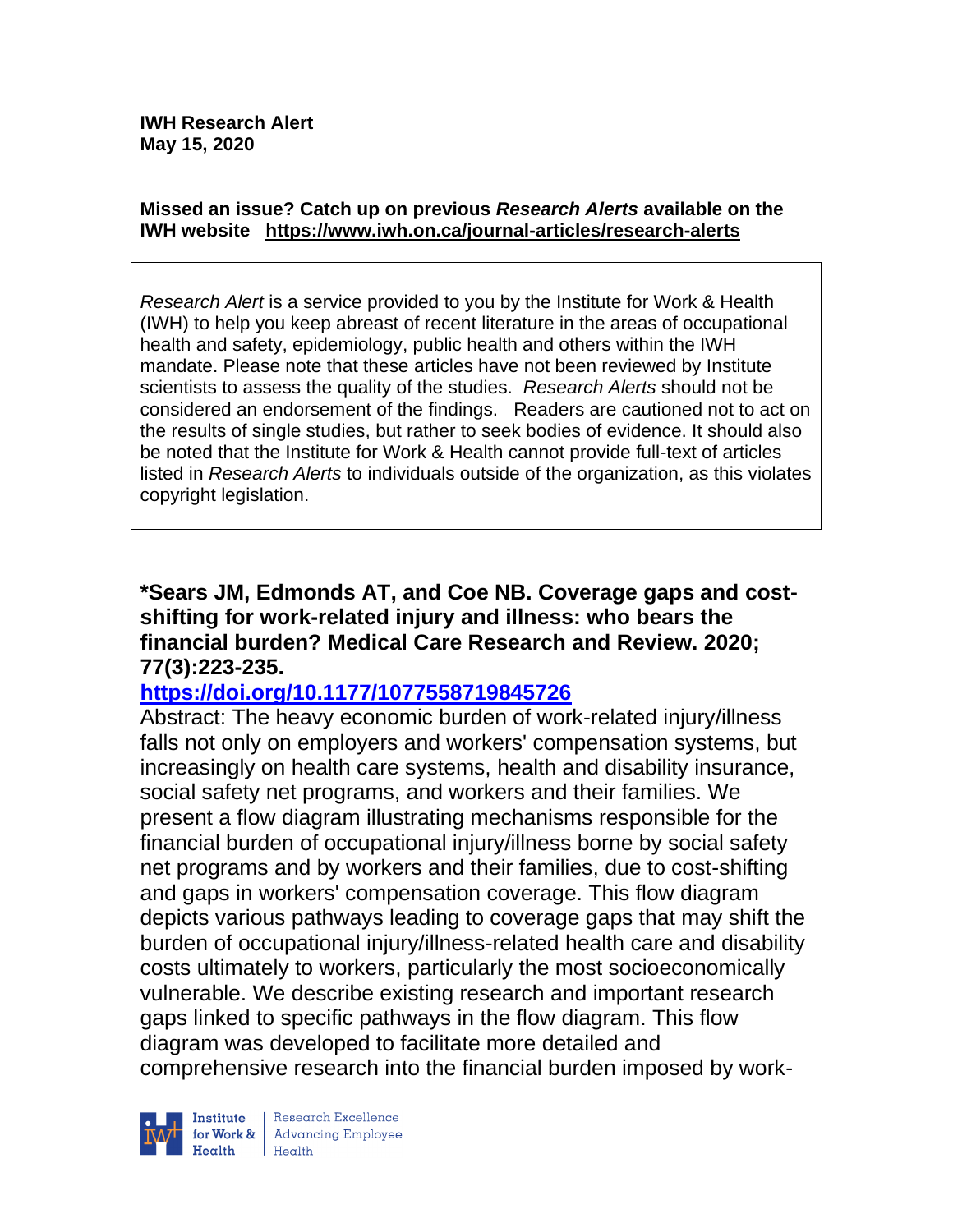related injury/illness, in order to focus policy efforts where improvement is most needed

#### **Aarhus L and Engdahl B. Occupational noise exposure and asymmetric hearing loss: results from the HUNT population study in Norway. American Journal of Industrial Medicine. 2020; 63(6):535-542.**

### **<https://doi.org/10.1002/ajim.23105>**

Abstract: BACKGROUND: A large population study with adequate data on confounders is required to determine whether asymmetric hearing loss (AHL) is associated with occupational noise exposure. METHODS: We performed a cross-sectional population study in Norway (the Health Investigation in Nord-Trondelag: HUNT) with 24 183 participants, using pure-tone audiometry and questionnaires. AHL was defined as a difference in hearing threshold between the right and left ears of greater than or equal to 15 dB for the pure-tone average of 0.5 to 2 or 3 to 6 kHz. RESULTS: The mean age of the participants was 53 years (range, 19-99); 53% were women. The prevalence of AHL in this general Norwegian population was 6% for the 0.5 to 2 kHz range and 15% for 3 to 6 kHz. In unadjusted regression models, subjects reporting prolonged occupational noise exposure to high-level noise sources ( $N = 1652$ ) had a higher risk of AHL at 3 to 6 kHz than those reporting no prior exposure (odds ratio [OR], 1.98; 95% confidence interval [CI], 1.75-2.25). After adjustment for age and sex, OR was 1.08; (95% CI, 0.95-1.24). After additional adjustment for head trauma, ear infections, blasting or shooting (all associated with AHL), smoking, and diabetes, OR was 1.00 (95% CI, 0.87-1.16). No association between occupational noise and right-ear hearing threshold advantage (left-right ear difference) was observed after adjustment for confounders. CONCLUSION: Our study suggests that AHL is relatively common in the general population, especially at the high-frequency range in men and elderly subjects. Our study showed no relation between occupational noise exposure and AHL after confounder adjustment

**Andersen LL, Jensen PH, and Sundstrup E. Barriers and opportunities for prolonging working life across different occupational groups: the SeniorWorkingLife study. European Journal of Public Health. 2020; 30(2):241-246.** 

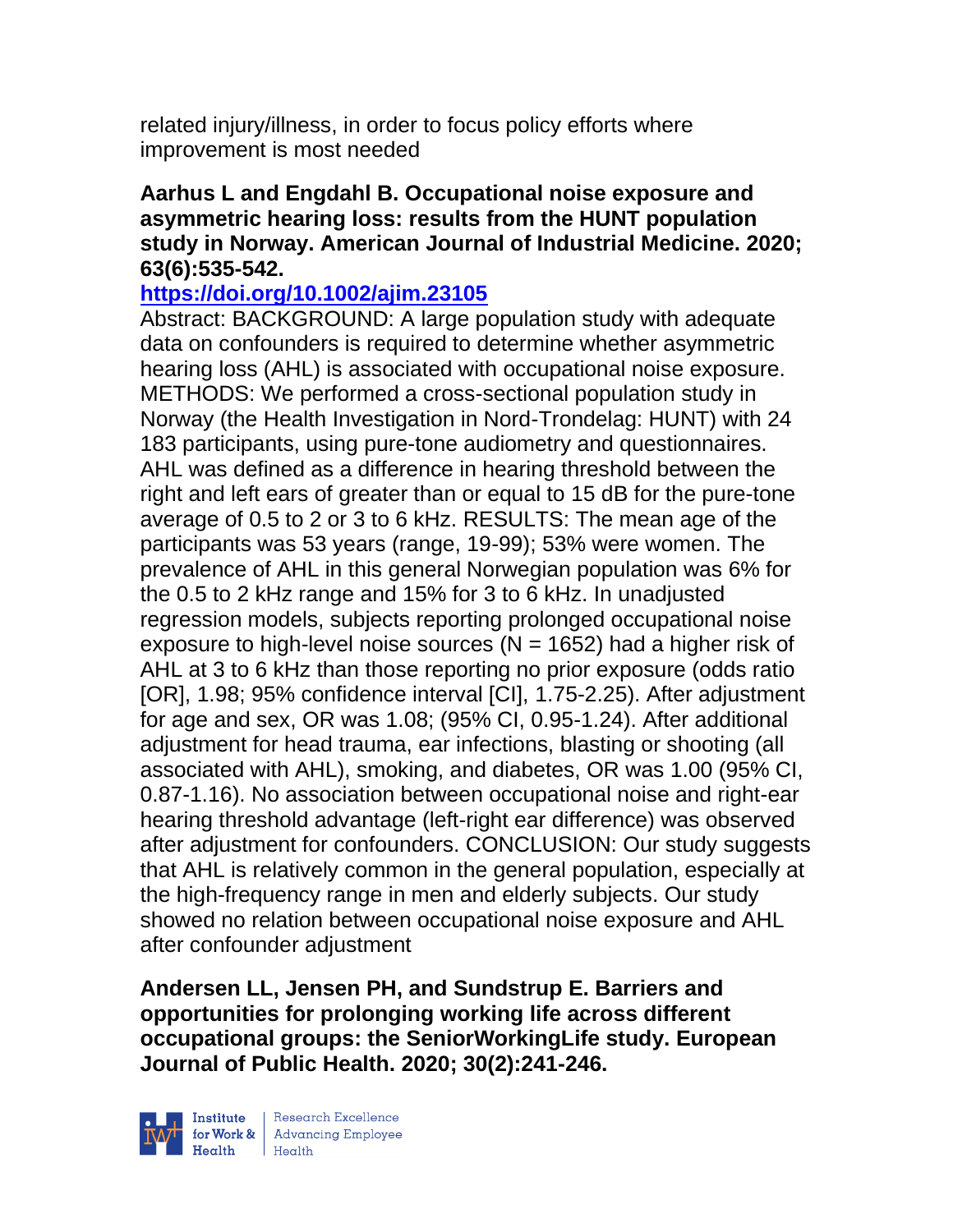# **<https://doi.org/10.1093/eurpub/ckz146> [open access]**

Abstract: BACKGROUND: Increasing retirement age is a pivotal issue in labour market reforms. This study analyses factors conditioning retirement intentions. METHODS: In SeniorWorkingLife, 11 444 employed workers >/=50 years replied to questions in random order about expected reasons for leaving and potential reasons for staying longer at the labour market. Respondents were stratified based on the Danish version of International Standard Classification of Occupations (ISCO). Representative estimates were produced using the SurveyFreq and SurveyLogistic procedures of SAS combined with model-assisted weights based on national registers. RESULTS: For ISCO groups 1-4 (seated work) main expected reasons for retiring were freedom to choose and desire for more leisure time, but many would consider staying longer if there were better possibilities for additional senior days, longer vacations and flexible working hours. For ISCO groups 5-9 (physical work), poor physical health and not being capable of doing the job were common expected reasons for retiring, but many would consider staying longer if the work were less physically demanding and there were more senior days. Possibility for pension was a general expected reason for retiring. Expected reasons differed to a less extent between genders than between ISCO groups, e.g. economic factors were more important for men and high work demands more important for women. CONCLUSION: Different barriers and opportunities for prolonging working life exist across different occupational groups of the labour market-with most consistent differences between those with seated and physical work. Targeting these specifically seems opportune for policy makers and future interventions

# **Barnett ML. Opioid prescribing in the midst of crisis: myths and realities. New England Journal of Medicine. 2020; 382(12):1086- 1088.**

**<https://doi.org/10.1056/NEJMp1914257>** 

**Choi G, Park SG, Won Y, Ju H, Jang SW, Kim HD, et al. The relationship between precarious employment and subjective well-being in Korean wage workers through the Cantril ladder Scale. Annals of Occupational and Environmental Medicine. 2020; 32(1):e11.**

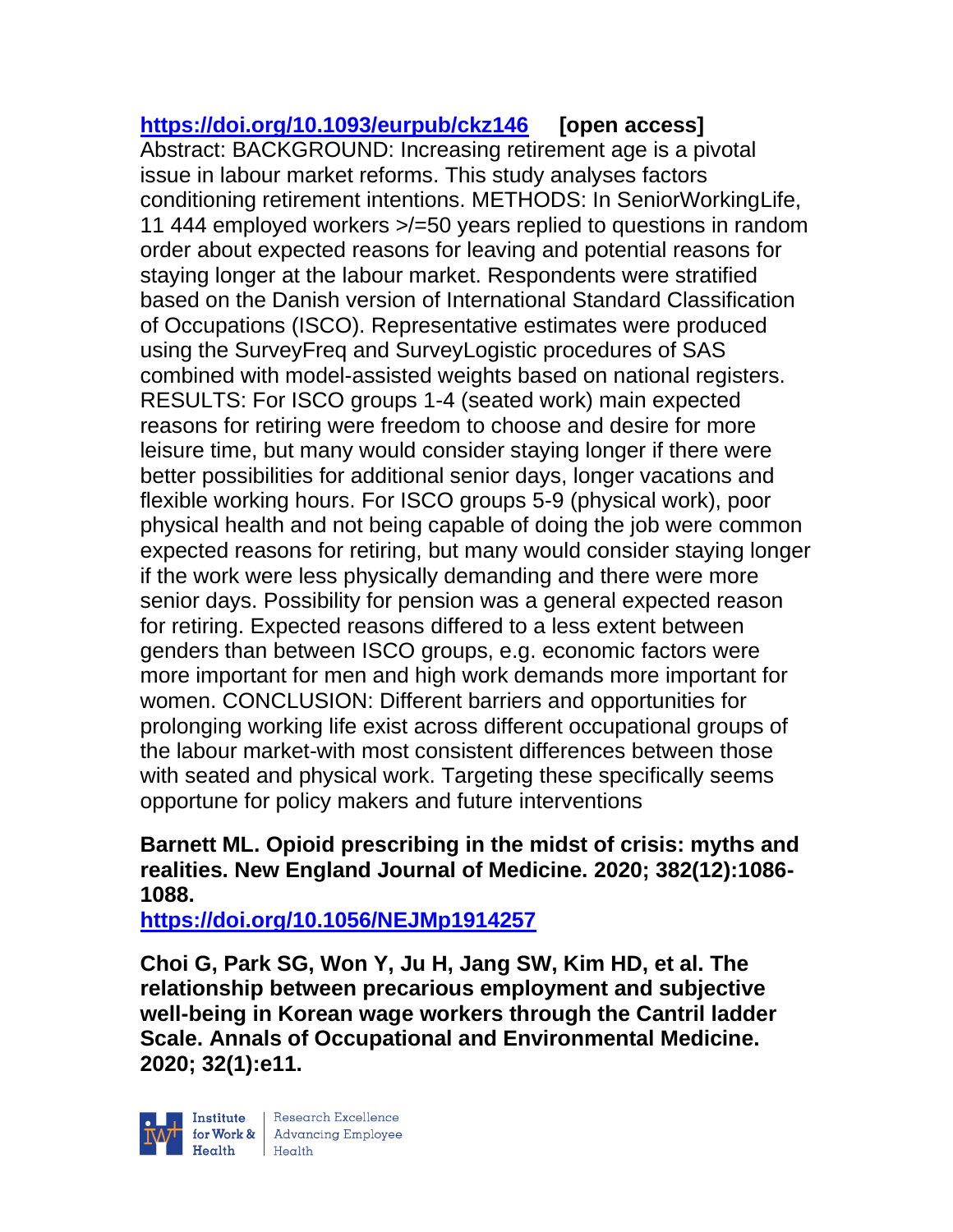**<https://doi.org/10.35371/aoem.2020.32.e11> [open access]** Abstract: Background The global labor market is moving towards increasing job instability. Relatively few studies have examined the relationship between precarious employment and subjective wellbeing using quantitative scales. We evaluated the association between wage workers' employment status and their subjective wellbeing through the Cantril ladder scale using Korean Welfare Panel Survey data (KOWEPS). Methods This study used KOWEPS data. A total of 4,423 wage workers were divided into permanently employed workers, temporarily employed workers and daily employed workers. The relationship between precarious employment and subjective wellbeing was analyzed by multiple linear regression adjusted for potential confounding factors. Results The more unstable the employment status, the lower the subjective well-being, which can be expressed by the Cantril ladder scale. The mean score of both temporarily employed and daily employed workers were statistically significantly lower (B =  $-0.454$ , p < 0.001; B =  $-0.994$ , p < 0.001, respectively) than permanently employed workers. This appeared to be the same when occupational and sociodemographic factors were adjusted ( $B = -0.153$ ,  $p = 0.002$  for temporarily employed,  $B = -0.610$ , p < 0.001 for daily employed). Conclusions The more unstable the employment status, the lower the subjective well-being score according to the Cantril ladder scale.

### **Dreger S, Wollschlager D, Schafft T, Hammer GP, Blettner M, and Zeeb H. Cohort study of occupational cosmic radiation dose and cancer mortality in German aircrew, 1960-2014. Occupational and Environmental Medicine. 2020; 77(5):285-291. <https://doi.org/10.1136/oemed-2019-106165>**

Abstract: OBJECTIVES: To determine cancer mortality compared with the general population and to examine dose-response relationships between cumulative occupational radiation dose and specific cancer outcomes in the German aircrew cohort. METHODS: For a cohort of 26 846 aircrew personnel, standardised mortality ratios (SMR) were calculated. Dose-response analyses were carried out using Poisson regression to assess dose-related cancer risks for the period 1960-2014. Exposure assessment comprises recently available dose register data for all cohort members and newly estimated retrospective cabin crew doses for 1960-2003. RESULTS:



 $\begin{tabular}{|l|} Institute & Research Excellence \\ \hline for Work & Advancing Employee \\ Health & Health \\ \end{tabular}$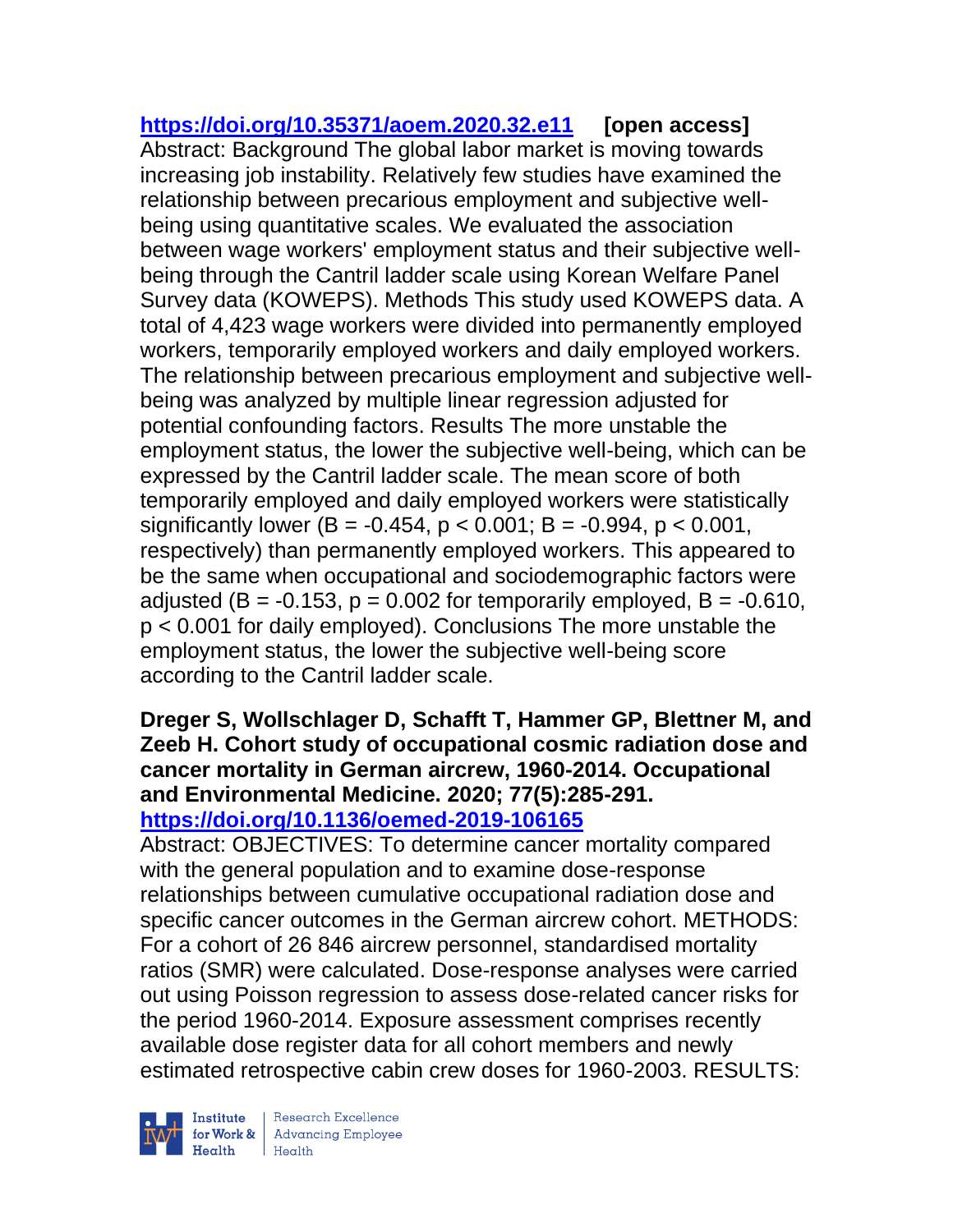SMR for all-cause, specific cancer groups and most individual cancers were reduced in all aircrew groups. The only increases were seen for brain cancer in pilots (n=23, SMR 2.01, 95% CI 1.15 to 3.28) and for malignant melanoma (n=10, SMR 1.88, 95% CI 0.78 to 3.85). Breast cancer mortality among female cabin crew was similar to the general population (n=71, SMR 1.06, 95% CI 0.77 to 1.44). Overall median cumulative effective dose was 34.2 mSv (max: 116 mSv) for 1960-2014. No dose-response associations were seen in any of the models. For brain cancer, relative risks were elevated across dose categories. An indicative negative trend with increasing dose category was seen for large intestine cancer in female cabin crew (n=23). CONCLUSIONS: There was no evidence for significant doseresponse patterns for the considered cancer types. Interpretation of results remains difficult as cumulative dose is closely related to age. Future work should focus on investigating radiation jointly with other risk factors that may contribute to risks for specific cancers among aircrew

# **Foroutan F, Guyatt G, Zuk V, Vandvik PO, Alba AC, Mustafa R, et al. GRADE Guidelines 28: use of GRADE for the assessment of evidence about prognostic factors: rating certainty in identification of groups of patients with different absolute risks. Journal of Clinical Epidemiology. 2020; 121:62-70.**

**<https://doi.org/10.1016/j.jclinepi.2019.12.023>** 

Abstract: OBJECTIVE: The objective of this study was to provide guidance on the use of the Grading of Recommendations Assessment, Development and Evaluation (GRADE) approach to determine certainty in estimates of association between prognostic factors and future outcomes. STUDY DESIGN AND SETTING: We developed our guidance through an iterative process that involved review of published systematic reviews and meta-analyses of prognostic factors, consultation with members, feedback, presentation, and discussion at the GRADE Working Group meetings. RESULTS: For questions of prognosis, a body of observational evidence (potentially including patients enrolled in randomized controlled trials) begins as high certainty in the evidence. The five domains of GRADE for rating down certainty in the evidence, that is, risk of bias, imprecision, inconsistency, indirectness, and publication bias, as well as the domains for rating up, also apply to

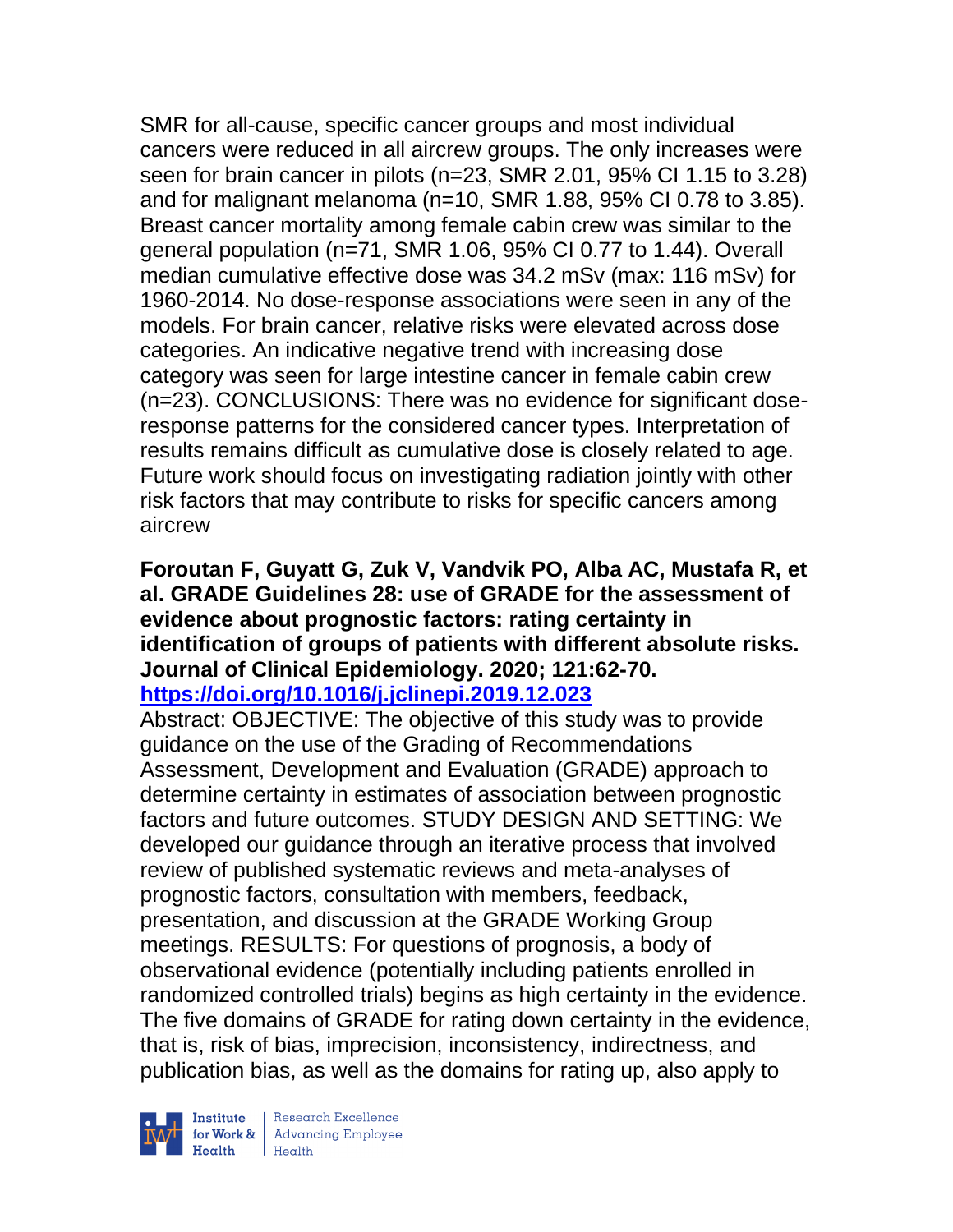estimates of associations between prognostic factors and outcomes. One should determine if their ratings do not consider (noncontextualized) or consider (contextualized) the clinical context as this will may result in variable judgments on certainty of the evidence. CONCLUSIONS: The same principles GRADE proposed for bodies of evidence addressing treatment and overall prognosis work well in assessing individual prognostic factors, both in noncontextualized and contextualized settings

# **Gouskova E. Why self-employment rates are higher among people with work limitations. Journal of Disability Policy Studies. 2020; 31(1):15-25.**

**<https://doi.org/10.1177/1044207319851244>** 

#### **Hazlewood GS, Pokharel G, Deardon R, Marshall DA, Bombardier C, Tomlinson G, et al. Patient preferences for maintenance therapy in Crohn's disease: a discrete-choice experiment. PLoS ONE. 2020; 15(1):e0227635.**

**<https://doi.org/10.1371/journal.pone.0227635> [open access]** Abstract: OBJECTIVE: To quantify patient preferences for maintenance therapy of Crohn's disease and understand the impact on treatment selection. METHODS: We conducted a discrete-choice experiment in patients with Crohn's disease ( $n = 155$ ) to measure the importance of attributes relevant to choosing between different medical therapies for maintenance of Crohn's disease. The attributes included efficacy and withdrawals due to adverse events, as well as dosing and other rare risks of treatment. From the discrete-choice experiment we estimated the part-worth (importance) of each attribute level, and explored preference heterogeneity through latent class analysis. We then used the part-worths to apply weights across each outcome from a prior network meta-analysis to estimate patients' preferred treatment in pairwise comparisons and for the overall group of treatments. RESULTS: The discrete-choice experiment revealed that maintaining remission was the most important attribute. Patients would accept a rare risk of infection or cancer for a 14% absolute increased chance of remission. Latent class analysis demonstrated that 45% of the cohort was risk averse, either to adverse events or requiring a course of prednisone. When these preferences were used in modelling studies to compare pairs of



| Research Excellence for Work & Advancing Employee<br>Health Health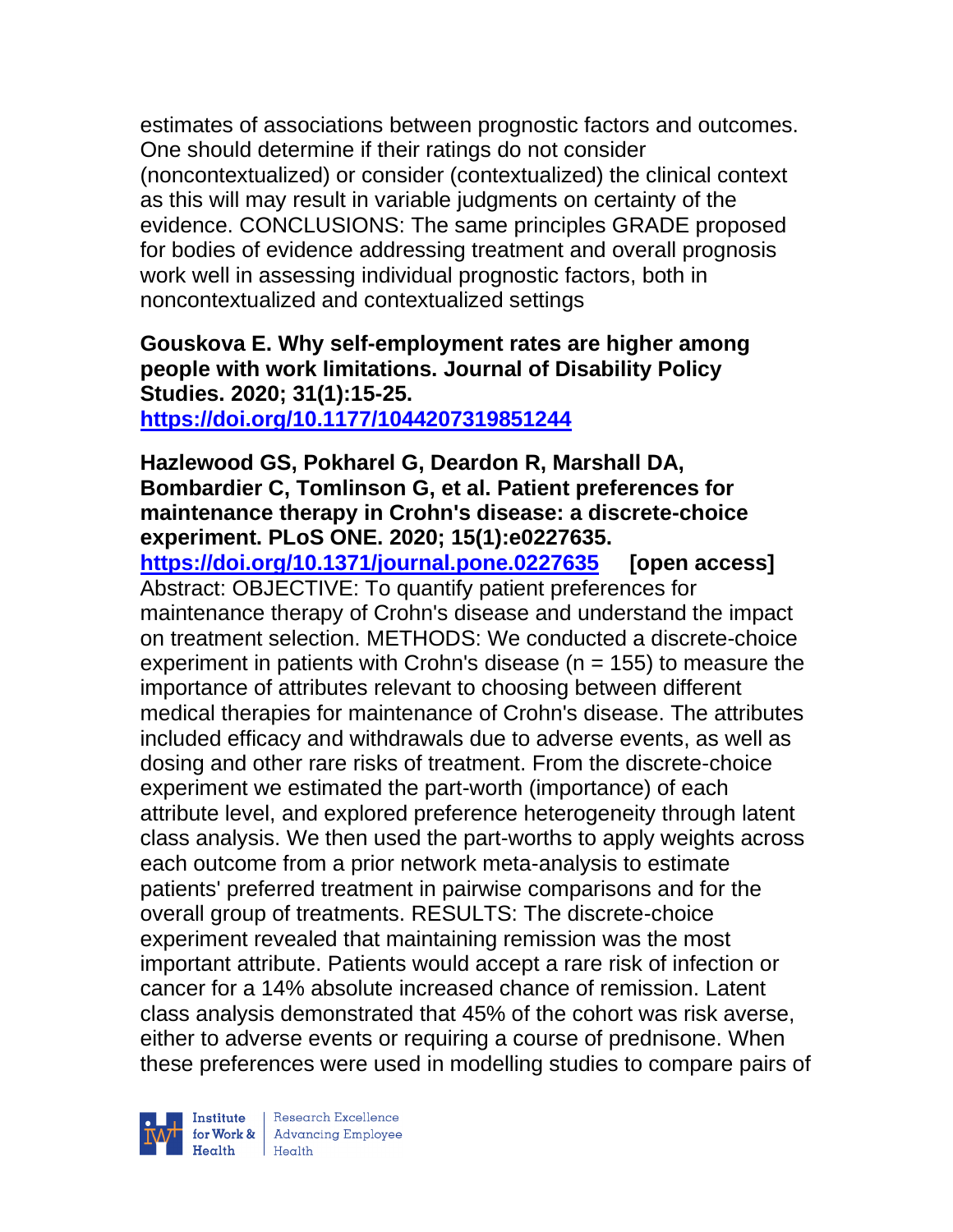treatments, there was a  $\geq/278\%$  probability that all biologic treatments were preferred to azathioprine and methotrexate, based on the balance of benefits and harms. When comparing all treatments, adalimumab was preferred by 53% of patients, who were motivated by efficacy, and vedolizumab was preferred by 30% who were driven by the preference to avoid risks. However, amongst biologic treatment options, there was considerable uncertainty regarding the preferred treatment at the individual patient level. CONCLUSION: Patients with Crohn's disease from our population were, on average, focused on the benefits of treatment, supporting intensive treatment approaches aimed at maintaining remission. Important preference heterogeneity was identified, however, highlighting the importance of shared decision making when selecting treatments

# **Keefe AR, Demers PA, Neis B, Arrandale VH, Davies HW, Gao Z, et al. A scoping review to identify strategies that work to prevent four important occupational diseases. American Journal of Industrial Medicine. 2020; 63(6):490-516.**

# **<https://doi.org/10.1002/ajim.23107>**

Abstract: BACKGROUND: Despite being largely preventable, many occupational diseases continue to be highly prevalent and extremely costly. Effective strategies are required to reduce their human, economic, and social impacts. METHODS: To better understand which approaches are most likely to lead to progress in preventing noise-related hearing loss, occupational contact dermatitis, occupational cancers, and occupational asthma, we undertook a scoping review and consulted with a number of key informants. RESULTS: We examined a total of 404 articles and found that various types of interventions are reported to contribute to occupational disease prevention but each has its limitations and each is often insufficient on its own. Our principal findings included: legislation and regulations can be an effective means of primary prevention, but their impact depends on both the nature of the regulations and the degree of enforcement; measures across the hierarchy of controls can reduce the risk of some of these diseases and reduce exposures; monitoring, surveillance, and screening are effective prevention tools and for evaluating the impact of legislative/policy change; the effect of education and training is



| Research Excellence Financial Research Excellence<br>
Financial Realth<br>
Realth<br>
Realth<br>
Realth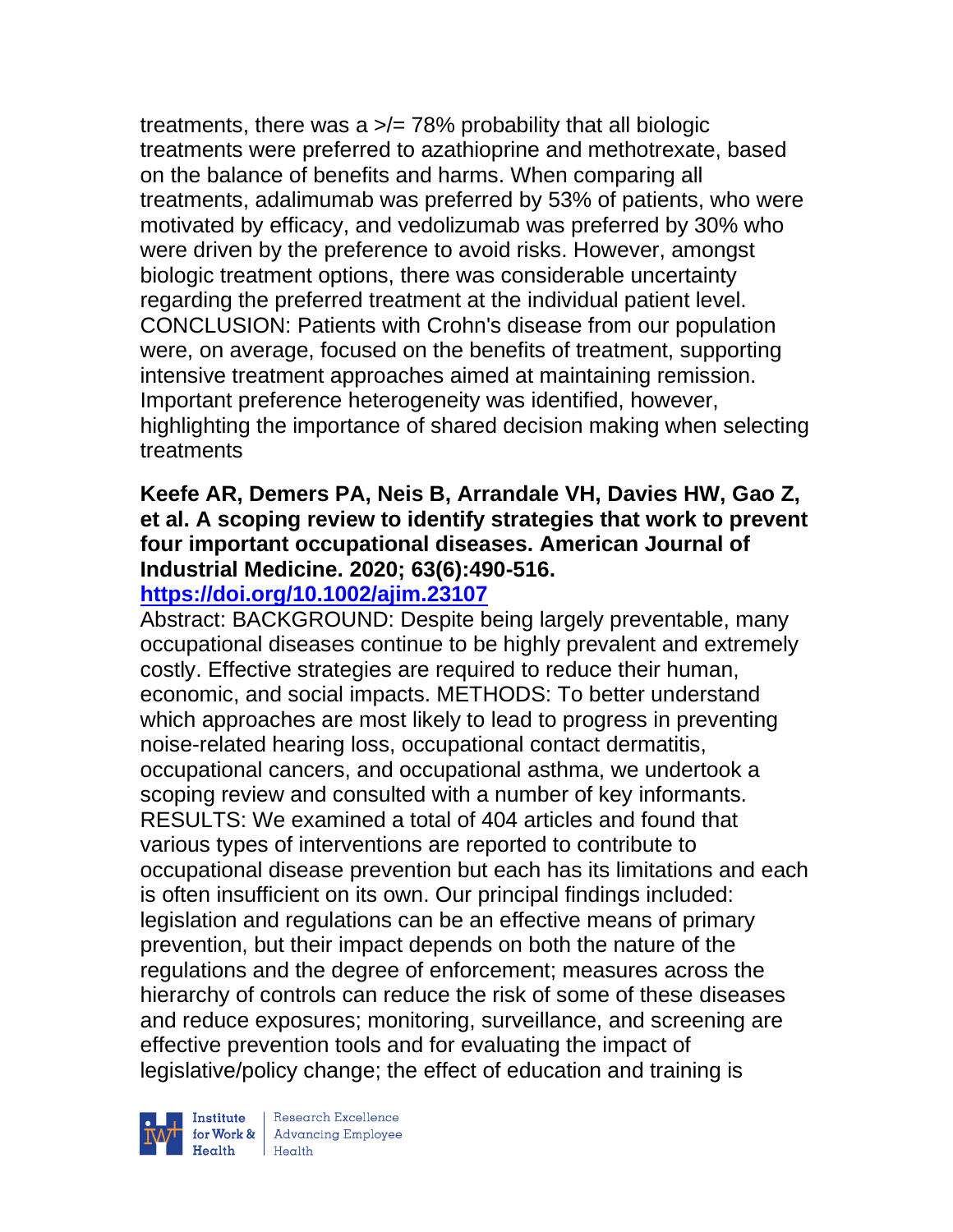context-dependent and influenced by the manner of delivery; and, multifaceted interventions are often more effective than ones consisting of a single activity. CONCLUSIONS: This scoping review identifies occupational disease prevention strategies worthy of further exploration by decisionmakers and stakeholders and of future systematic evaluation by researchers. It also identified important gaps, including a lack of studies of precarious workers and the need for more studies that rigorously evaluate the effectiveness of interventions

**Koroma ET and Kangbai JB. Agro-industrial accidents linked to length of service, operation site and confidence in employer adherence to safety rules. BMC Public Health. 2020; 20(1):591. <https://doi.org/10.1186/s12889-020-08733-2> [open access]** Abstract: BACKGROUND: The agriculture sector consistently ranks among the most hazardous occupational industries globally with high risk of job-related injuries, illnesses, disability, and death. In 2015, the agricultural fatal work injury rate in the United States was 22.8 per 100,000 full-time equivalent workers; seven times the all-worker fatal injury rate of 3.4 per 100,000 full-time equivalent workers. In this study we identified the factors that are associated with workplace accident and injuries at the Goldtree (SL) Limited Company - a private international agro-industrial palm kernel oil company operating in eastern Sierra Leone. METHODS: This is a descriptive research that made use of both qualitative and quantitative research techniques to collect and analyse agro-industrial occupation-related accident and injuries of workers attached to the Goldtree (SL) Limited Company, an international palm kernel oil producing and marketing company in Sierra Leone. We analyzed the responses of 100 workers at the Goldtree (SL) Limited Company that are related to their work safety, adherence to work safety guidelines as well as working habit. RESULTS: Thirty nine (39.0%) of the workers interviewed in this study said they had been involved in some forms of occupational accident; (33.3%) of those involved in some form of occupationalrelated accidents have been working in the company for 3-5 years, 22.0% have been working at the company for at least 2 years; 7.7% have been working for 6-8 years  $(X(2) = 9.88, p-value = 0.02)$ . CONCLUSION: Workers who have spent few years in the job, and those workers who have confidence that management is committed

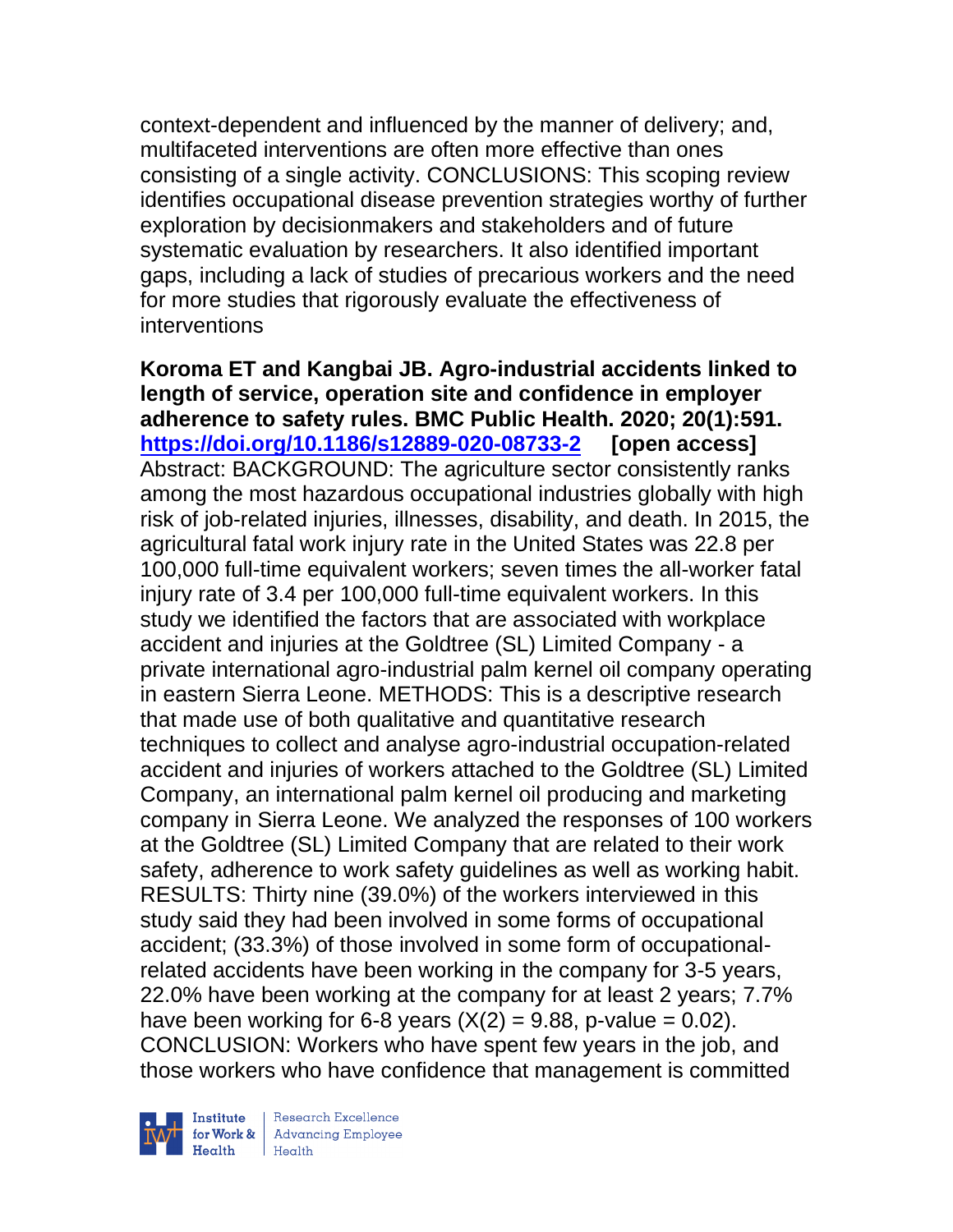to addressing health and safety issues, believed that their working tools were in excellent condition, or agreed that they have the rights and responsibilities for an effective workplace health and safety system have decreased odds of experiencing occupational-related accidents or injury at the study site

# **Odes R, Hong O, Harrison R, and Chapman S. Factors associated with physical injury or police involvement during incidents of workplace violence in hospitals: findings from the first year of California's new standard. American Journal of Industrial Medicine. 2020; 63(6):543-549.**

# **<https://doi.org/10.1002/ajim.23103>**

Abstract: BACKGROUND: Workplace violence in healthcare settings is known to be a costly and often underreported problem. In California, hospitals are required to report incidents of violence towards workers to the California Occupational Safety and Health Administration (CalOSHA) using an online reporting system that went into effect in 2017. METHODS: Reports submitted to CalOSHA from July 2017 to September 2018 pursuant to this new requirement were analyzed using descriptive methods and logistic regression. RESULTS: Four hundred eight hospitals submitted reports using the new incident reporting system. Behavioral health units had 1.82 times the odds of the reported incident resulting in physical injury compared to inpatient medical units, and investor-owned facilities had 2.43 times the odds of the reported incident resulting in physical injury compared to city or county-owned facilities. Inpatient and behavioral health units had significantly reduced odds of a reported incident resulting in police involvement when compared to other locations within the hospital. CONCLUSIONS: These findings indicate that protections for healthcare workers deserve ongoing attention from stakeholders and legislators and provide insight into how healthcare facilities report incidents of violence towards workers

#### **Oliveri AN, Wang L, and Rosenman KD. Assessing the accuracy of the death certificate injury at work box for identifying fatal occupational injuries in Michigan. American Journal of Industrial Medicine. 2020; 63(6):527-534.**

#### **<https://doi.org/10.1002/ajim.23100>**

Abstract: BACKGROUND: Death certificates contain a box labeled

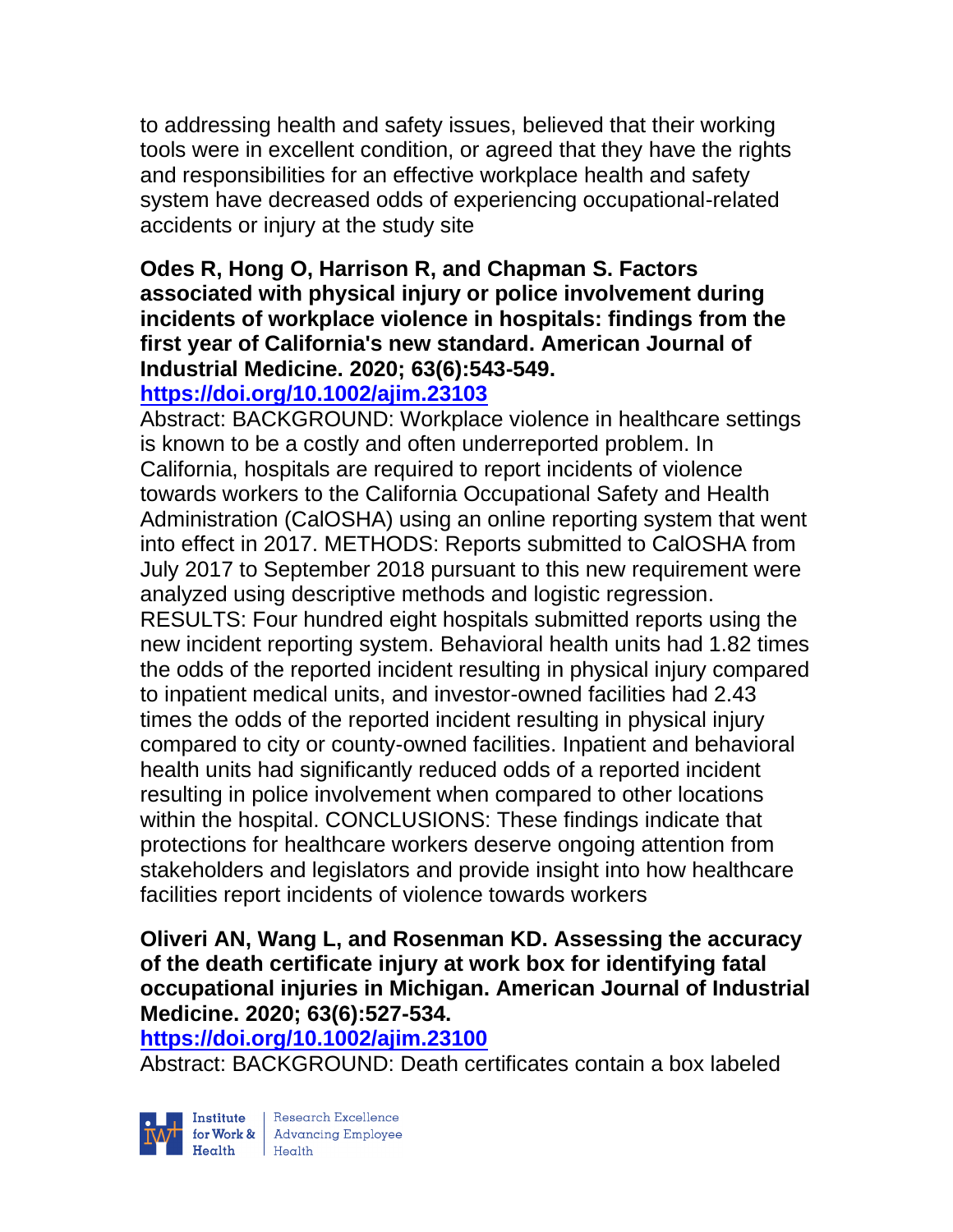"Injury at Work" which is to be marked "Yes" for all fatal occupational injuries. The accuracy of this box in Michigan is not fully characterized. METHODS: The accuracy of the Injury at Work box on the Michigan death certificate was compared to deaths identified from 2001 through 2016 by the Michigan Fatality Assessment and Control Evaluation multi-source surveillance system. The sensitivity was calculated across this time period, while specificity and positive and negative predictive values were derived for 2011-2016. Univariate and multivariate regression were used to examine differences in the sensitivity over time and across demographic variables, industry, and the type of death. RESULTS: We found a sensitivity for the Injury at Work box of 73.1% among 2156 deaths. The sensitivity showed a significant declining trend over the 17 years, from 79.8% to 63.1%. Sensitivity varied significantly across incident type (aircraft, animalrelated, drug overdose, motor vehicle, and suicides having particularly lower sensitivities, and electrocutions, falls, and machinerelated incidents having higher sensitivities), and industry sector (construction, manufacturing, public safety, transportation, and trade sectors having higher sensitivities, and agriculture and services sectors showing lower sensitivities). Across nearly all categories the sensitivity was significantly below 1. CONCLUSIONS: The Injury at Work box on the Michigan death certificate was often incorrectly completed and has become less accurate with time, though the degree of this inaccuracy varies by the industry of the victim and the type of incident

#### **Sonne C, Ok YS, Lam SS, Rinklebe J, Alstrup AKO, and Kim KH. First predatory journals, now conferences: the need to establish lists of fake conferences. Science of the Total Environment. 2020; 715:136990.**

#### **<https://doi.org/10.1016/j.scitotenv.2020.136990>**

Abstract: Science of the Total Environment recently discussed how open access and predatory journals affect the flow of scientific knowledge in an unfortunate way. Now, South Korea's Ministry of Education is intervening to establish a system that will help its researchers avoid the growing global number of fake conferences of low academic and scientific merit. Here, we discuss solutions to this problem with respect to what is needed. Particularly, a list similar to



| Research Excellence for Work & Advancing Employee<br>Health Health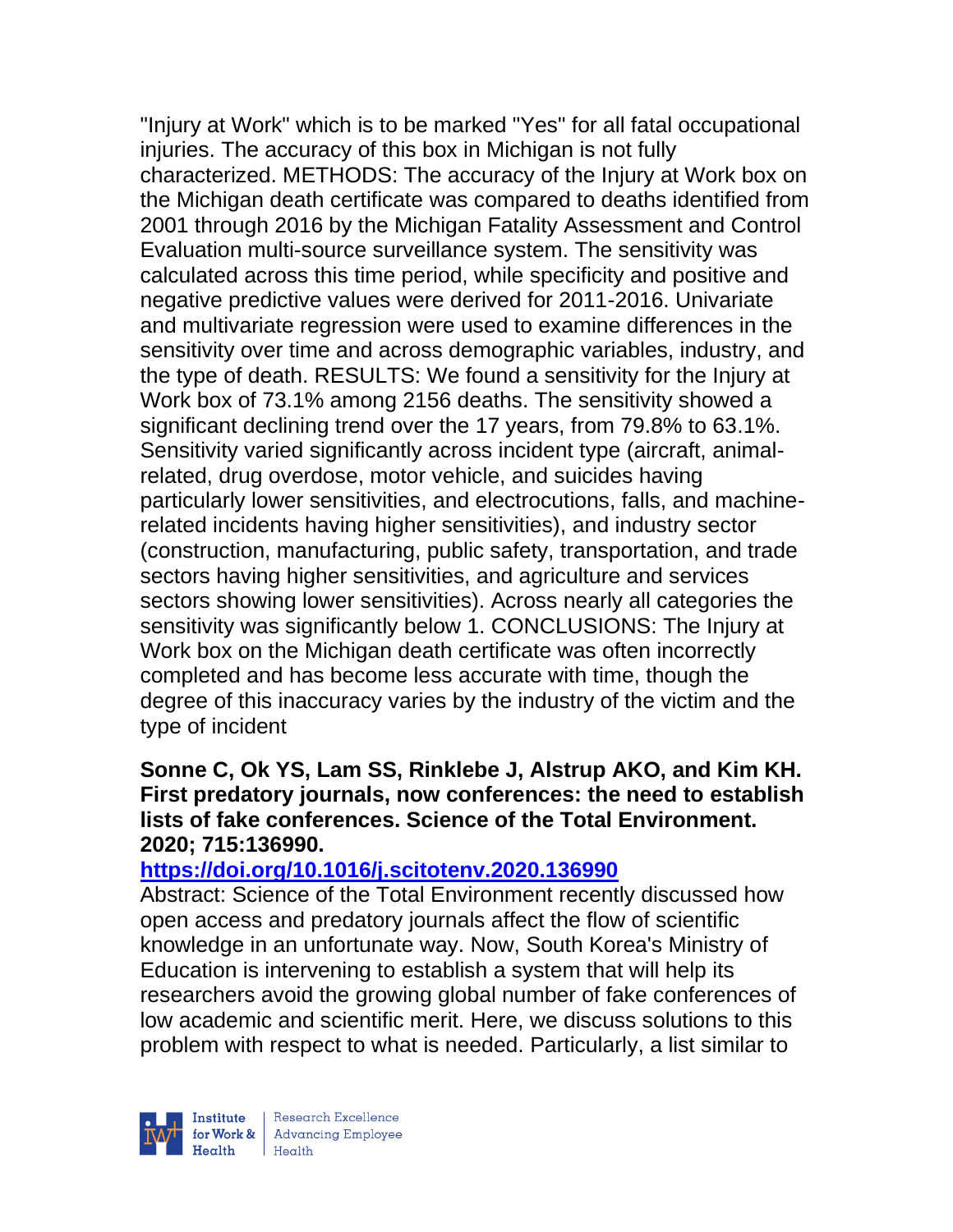that of Beall's for predatory conferences, without restricting researchers' academic freedom

**Varianou-Mikellidou C, Boustras G, Nicolaidou O, Dimopoulos C, Anyfantis I, and Messios P. Work-related factors and individual characteristics affecting work ability of different age groups. Safety Science. 2020; 128:104755. <https://doi.org/10.1016/j.ssci.2020.104755>** 

**Penning de Vries BBL, van Smeden M, Rosendaal FR, and Groenwold RHH. Title, abstract, and keyword searching resulted in poor recovery of articles in systematic reviews of epidemiologic practice. Journal of Clinical Epidemiology. 2020; 121:55-61.** 

**<https://doi.org/10.1016/j.jclinepi.2020.01.009> [open access]** Abstract: OBJECTIVE: Article full texts are often inaccessible via the standard search engines of biomedical literature, such as PubMed and Embase, which are commonly used for systematic reviews. Excluding the full-text bodies from a literature search may result in a small or selective subset of articles being included in the review because of the limited information that is available in only title, abstract, and keywords. This article describes a comparison of search strategies based on a systematic literature review of all articles published in 5 top-ranked epidemiology journals between 2000 and 2017. STUDY DESIGN AND SETTING: Based on a textmining approach, we studied how nine different methodological topics were mentioned across text fields (title, abstract, keywords, and text body). The following methodological topics were studied: propensity score methods, inverse probability weighting, marginal structural modeling, multiple imputation, Kaplan-Meier estimation, number needed to treat, measurement error, randomized controlled trial, and latent class analysis. RESULTS: In total, 31,641 Hypertext Markup Language (HTML) files were downloaded from the journals' websites. For all methodological topics and journals, at most 50% of articles with a mention of a topic in the text body also mentioned the topic in the title, abstract, or keywords. For several topics, a gradual decrease over calendar time was observed of reporting in the title, abstract, or keywords. CONCLUSION: Literature searches based on title, abstract, and keywords alone may not be sufficiently sensitive for